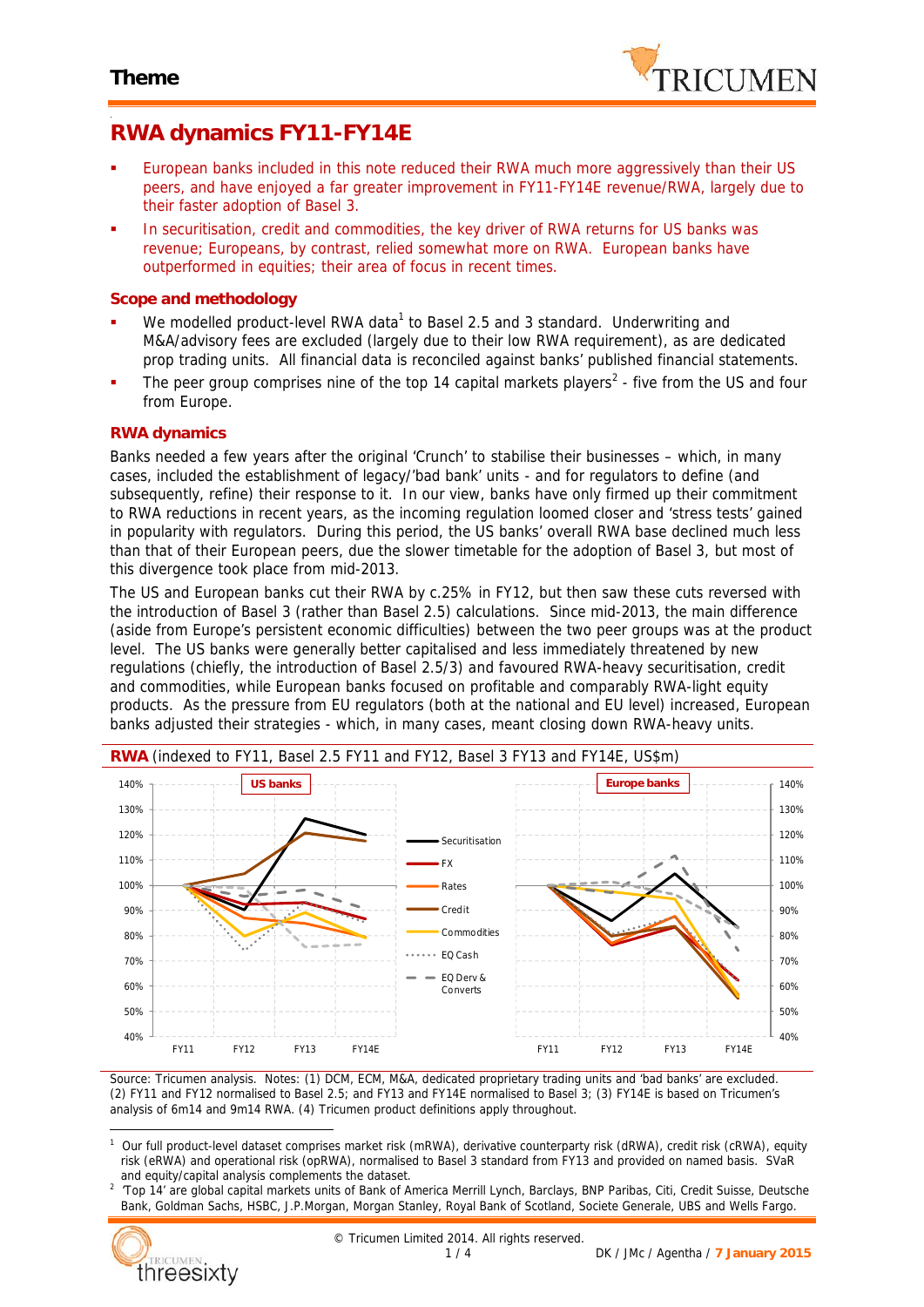

### **Revenue / RWA dynamics**

Revenue/RWA jumped in FY12, especially in FICC. At first, the US banks did better in FX, rates, credit and equity derivatives but, after a difficult FY13, European banks surged ahead in most product areas. Our analysis suggests that FY14E revenue/RWA for European banks will be 23% ahead of FY11 for all the products shown here, compared to a 33% decline for the US banks. In FICC (excluding securitisation) and Equities, we expect European banks to show 13% and 43% advance, compared to the reduction of 27% and 32% for their US peers. The only area where the US banks have a firm lead is in Commodities (FY14E/FY11: +9% vs -42%), which European banks have largely deserted.



*Source: Tricumen analysis. Notes: (1) DCM, ECM, M&A, dedicated proprietary trading units and 'bad banks' are excluded. (2) FY11 and FY12 normalised to Basel 2.5; and FY13 and FY14E normalised to Basel 3; (3) FY14E is based on Tricumen's analysis of 6m14 and 9m14 RWA and post-writedown revenue. (4) We excluded securitisation from the charts above, as heavy US emphasis skews the overall result. (5) Tricumen product definitions apply throughout.*

*(continued overleaf)*

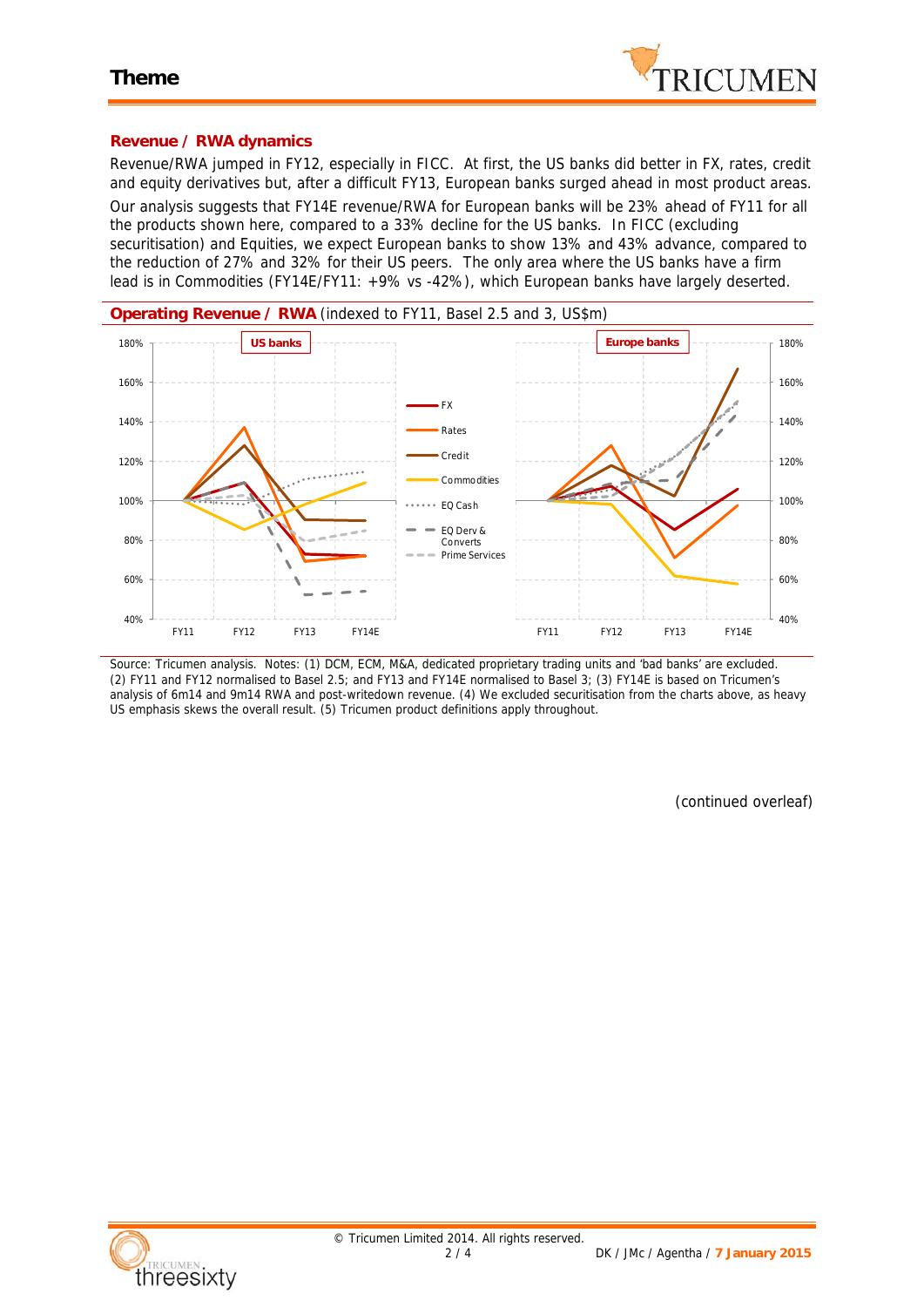

We also considered whether the revenue/RWA returns were led by revenue growth (which, to us, suggests a more sustainable future returns) or a reduction in RWA. The charts below plot the relative contribution of revenue and RWA dynamics to RoRWA over the past four years, in each of the eight product areas in the scope. Each bar compares one year's revenue/RWA relative to the previous year. Positive values indicate a positive contribution, either from the growth in revenue or a decline in RWA; conversely, negative values indicate a negative impact.

In FICC, US banks' revenue growth-vs-RWA cuts is more evenly distributed, especially in securitisation, credit and commodities; European banks, on the other hand, have a slightly better profile in equities and prime services. In FX and rates, European banks' superior revenue/RWA dynamics in FY12/11 and FY14E/13 was largely due to the reduction in RWA, rather than revenue growth.



*Source: Tricumen analysis. Notes: (1) DCM, ECM, M&A, dedicated proprietary trading units and 'bad banks' are excluded. (2) FY11 and FY12 normalised to Basel 2.5; and FY13 and FY14E normalised to Basel 3; (3) FY14E is based on Tricumen's analysis of 6m14 and 9m14 RWA and post-writedown revenue. (4) Tricumen product definitions apply throughout.*